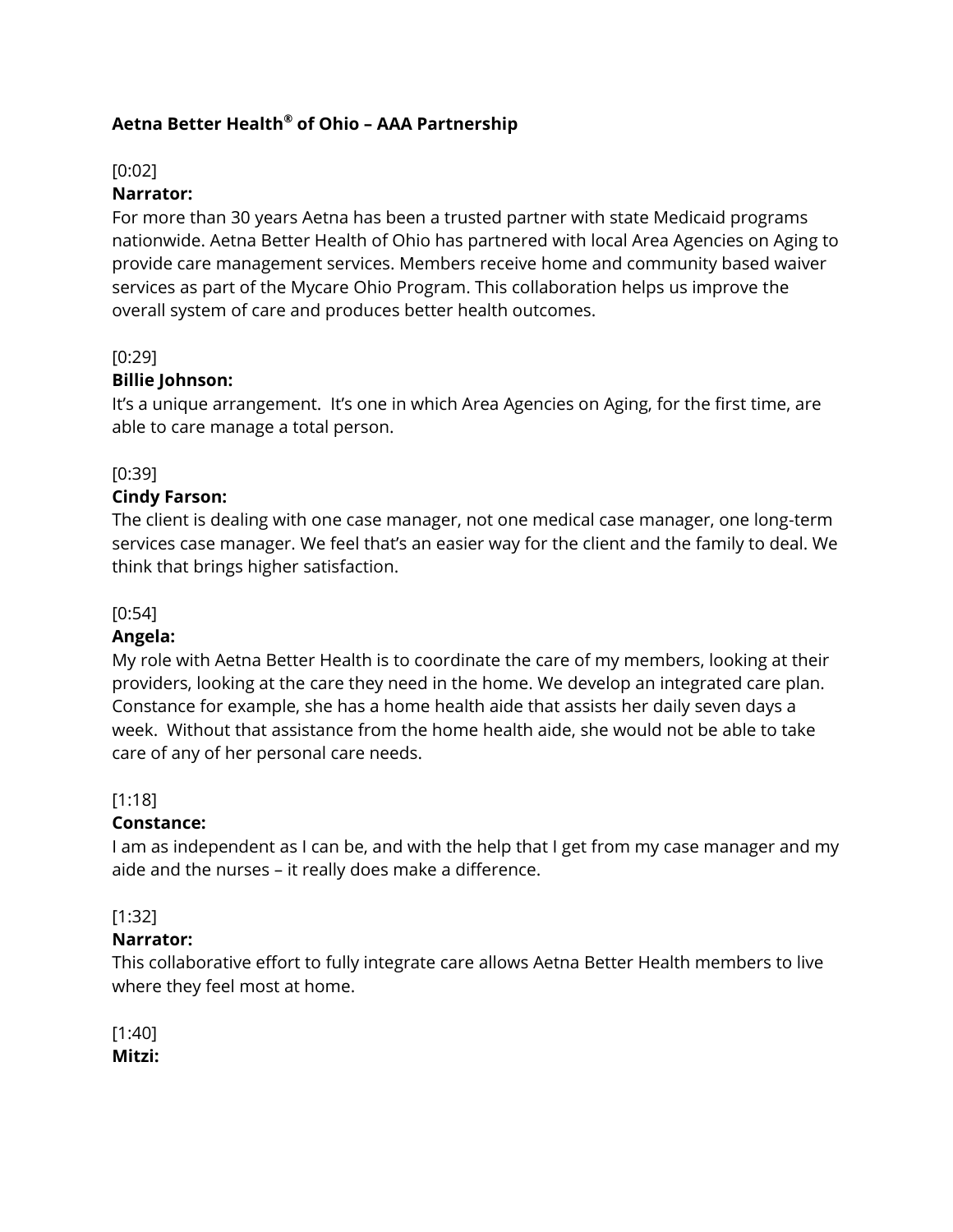It is so important for me to get the care management and stay home. If you need to be in a facility, then I guess you need to, but if you can stay home with supports, I think it is so much better.

# [1:56]

### **Robert:**

If I hadn't had Aetna and Council on Aging support me I would be in long-term care, and I would still be a vegetable.

# [2:05]

### **Billie Johnson:**

Care managers, meet the member in the hospital before they transition back home, and they help them develop the resources that they need and make that transition a smooth transition.

### [2:20]

### **Robert:**

For Aetna and Council on Aging to get me back to normal, it was the transportation that was always arranged, it was the doctors that I would always be able to see. They didn't do anything except support me in what was needed to bring me back.

### [2:42]

# **Randy:**

The insurance liaison came into the nursing home that I was in. She's like, "Why are you here?" I'm like, "They say I'm a fall risk and I can't live on my own." And she was like, "How many times have you fallen?" I said, "Two." And she said, "How many years have you been here?" I said, "Seven." And she was like, "Do you want out?" I was like, "Definitely. Definitely." So, she got me out. She worked hard, within a year she had me out of there.

### [3:22]

# **Cindy Farson:**

It's been a great partnership. I have to say our people feel like partners with Aetna. [3:26]

# **Constance:**

My family is happy with the way my care is going here, because they very rarely have to come out here and help me do anything. They know that I'm taken care of, and I have what I need, and if I do need something all I have to do is call and they are here to help me.

# [3:46]

# **Billie Johnson:**

Aetna has the experience of providing healthcare resources. We have the experience of providing social services and human services. So, our partnership and this collaboration